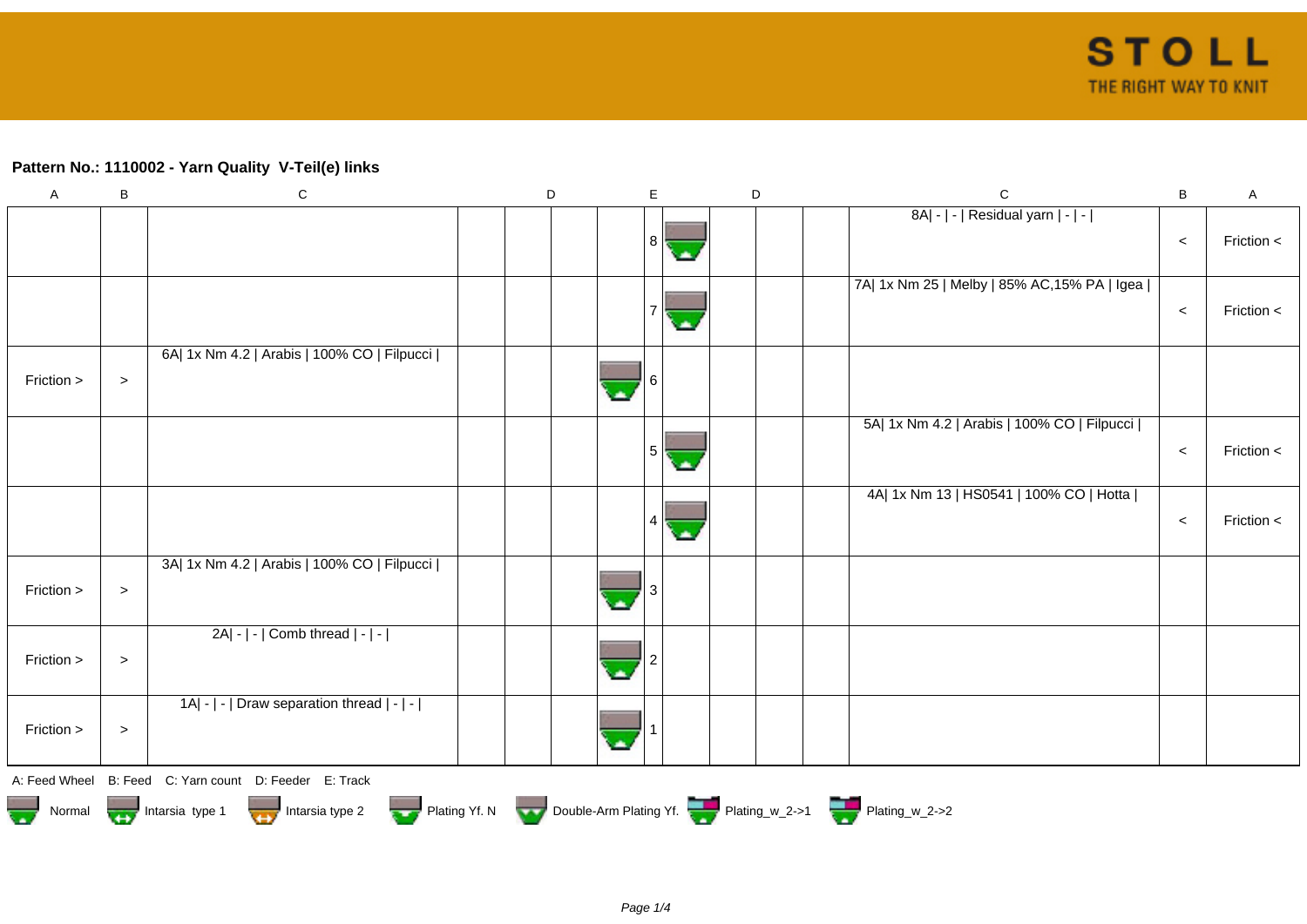## **Pattern No.: 1110002 - Yarn Quality V-Teil(e) rechts**

| $\mathsf A$ | B      | ${\bf C}$                                                                              | D | E              |    | D | $\mathsf{C}$                                 | $\sf B$ | A          |
|-------------|--------|----------------------------------------------------------------------------------------|---|----------------|----|---|----------------------------------------------|---------|------------|
|             |        |                                                                                        |   | 8 <sup>1</sup> | C. |   | 8A  -   -   Residual yarn   -   -            | $\,<$   | Friction < |
|             |        |                                                                                        |   |                |    |   | 7A  1x Nm 25   Melby   85% AC, 15% PA   Igea | $\,<$   | Friction < |
| Friction >  | $\,>$  | 6A  1x Nm 4.2   Arabis   100% CO   Filpucci                                            |   |                |    |   |                                              |         |            |
|             |        |                                                                                        |   | 5              |    |   | 5A  1x Nm 4.2   Arabis   100% CO   Filpucci  | $\prec$ | Friction < |
|             |        |                                                                                        |   | 4              |    |   | 4A  1x Nm 13   HS0541   100% CO   Hotta      | $\,<$   | Friction < |
|             |        |                                                                                        |   | 3              |    |   |                                              |         |            |
|             | $\,>$  | $2A - - $ Comb thread $ - - $                                                          |   |                |    |   |                                              |         |            |
| Friction >  | $\, >$ | 1A  -   -   Draw separation thread   -   -                                             |   |                |    |   |                                              |         |            |
|             |        | A: Feed Wheel B: Feed C: Yarn count D: Feeder E: Track                                 |   |                |    |   |                                              |         |            |
|             |        | Normal <b>Double-Arm Plating Yf. N</b> Double-Arm Plating Yf. N Double-Arm Plating Yf. |   |                |    |   |                                              |         |            |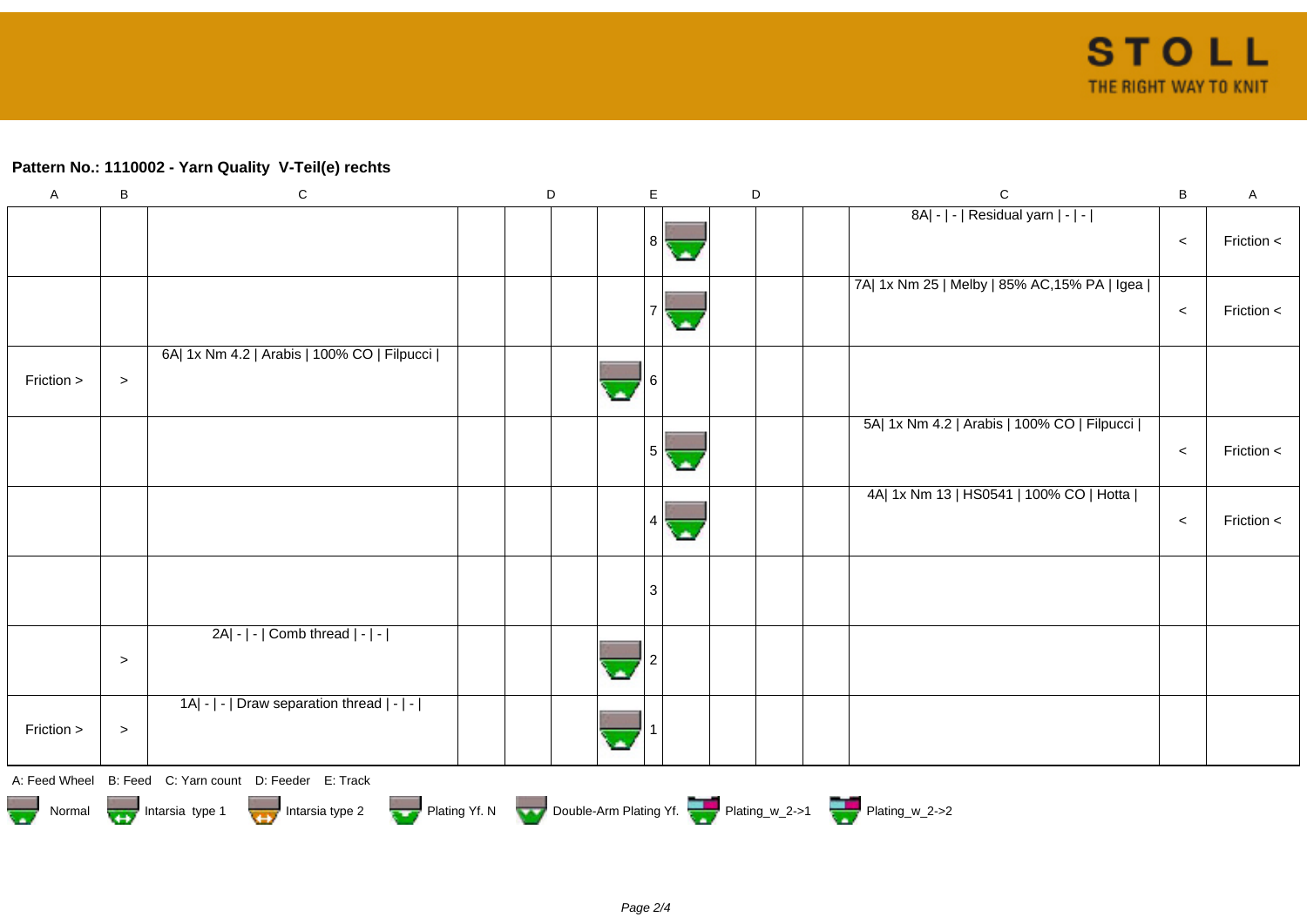## **Pattern No.: 1110002 - Yarn Quality R-Teil(e)**

| $\mathsf A$                                                                            | B         | $\mathbf C$                                            |  | D |  | E | D |  | $\mathbf C$                                  | $\sf B$ | A            |
|----------------------------------------------------------------------------------------|-----------|--------------------------------------------------------|--|---|--|---|---|--|----------------------------------------------|---------|--------------|
| Friction >                                                                             | $\, >$    | 8A  -   -   Residual yarn   -   -                      |  |   |  | 8 |   |  | 8B  -   -   Residual yarn   -   -            | $\,<$   | Friction <   |
|                                                                                        |           |                                                        |  |   |  |   |   |  | 7A  1x Nm 25   Melby   85% AC, 15% PA   Igea | $\,<$   | Friction <   |
| Friction >                                                                             | $\, >$    | 6A  1x Nm 4.2   Arabis   100% CO   Filpucci            |  |   |  |   |   |  |                                              |         |              |
|                                                                                        |           |                                                        |  |   |  | 5 |   |  | 5A  1x Nm 4.2   Arabis   100% CO   Filpucci  | $\,<$   | Friction $<$ |
|                                                                                        |           |                                                        |  |   |  | 4 |   |  | 4A  1x Nm 13   HS0541   100% CO   Hotta      | $\,<$   | Friction <   |
| Friction >                                                                             | $\, >$    | 3A  1x Nm 13   HS0541   100% CO   Hotta                |  |   |  |   |   |  |                                              |         |              |
|                                                                                        | $\, > \,$ | $2A - - $ Comb thread $ - - $                          |  |   |  |   |   |  |                                              |         |              |
| Friction >                                                                             | $\, >$    | 1A  -   -   Draw separation thread   -   -             |  |   |  |   |   |  |                                              |         |              |
|                                                                                        |           | A: Feed Wheel B: Feed C: Yarn count D: Feeder E: Track |  |   |  |   |   |  |                                              |         |              |
| Normal <b>Double-Arm Plating Yf. N</b> Double-Arm Plating Yf. N Double-Arm Plating Yf. |           |                                                        |  |   |  |   |   |  |                                              |         |              |